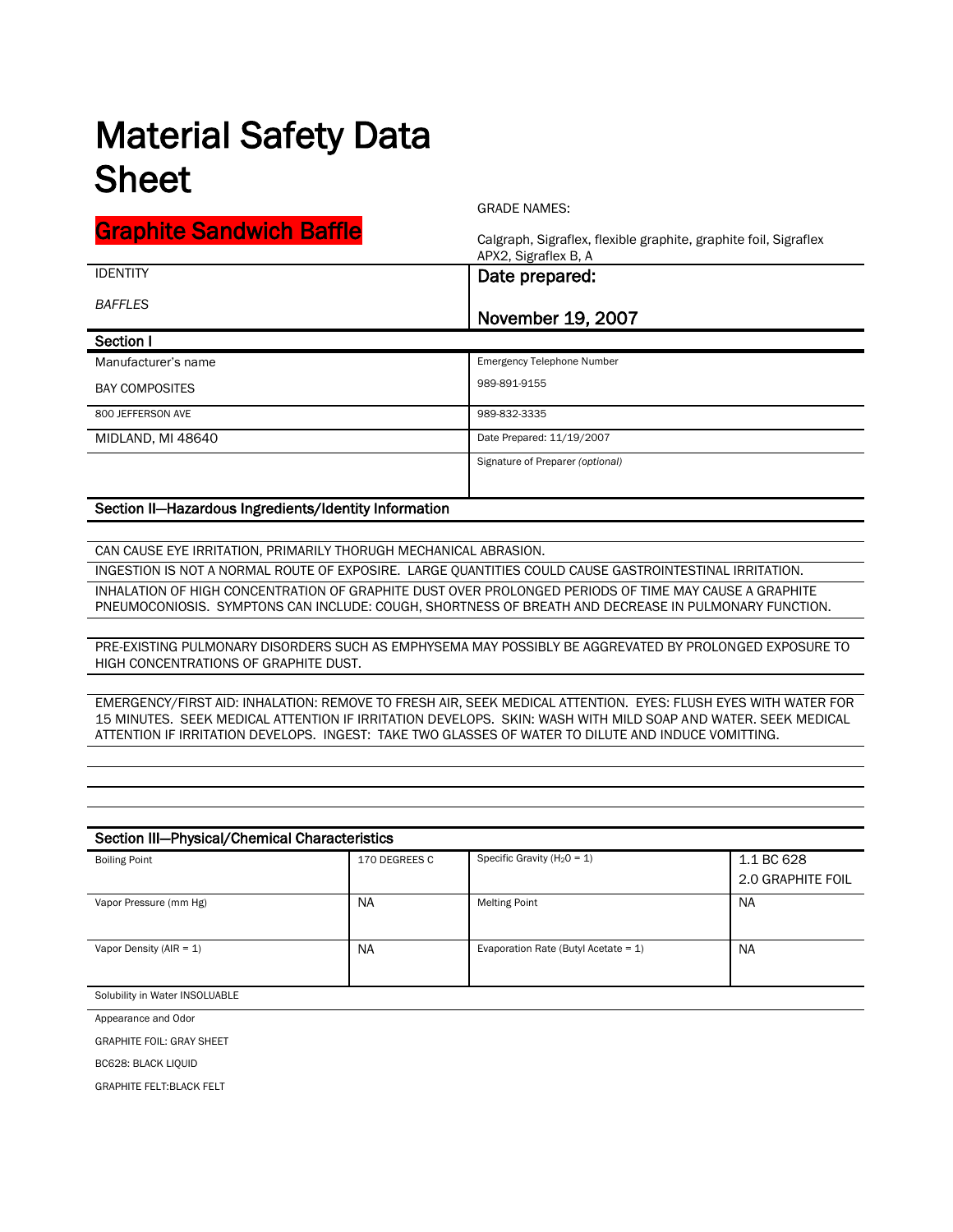| Section IV-Fire and Explosion Hazard Data                          |           |           |           |
|--------------------------------------------------------------------|-----------|-----------|-----------|
| UEL<br><b>Flammable Limits</b><br>Flash Point (Method Used)<br>LEL |           |           |           |
| <b>UNK</b>                                                         | <b>NA</b> | <b>NA</b> | <b>NA</b> |
| <b>Extinguishing Media</b>                                         |           |           |           |
| USE WATER FOG, CARBON DIOXIDE, DRY CHEMICAL OR FOAM                |           |           |           |

Special Fire Fighting Procedures

WEAR FULL FIRE FIGHTING PROTECTIVE CLOTHING AND SELF CONTAINED BREATHING APPARATUS. MATERIAL NEAR FIRE SHOULD BE COOLED WITH WATER OR FOG.

Unusual Fire and Explosion Hazards

THERMAL DECOMPOSITION OR COMBUSTION MAY PRODUCE DENSE SMOKE, OXIDES OF CARBON, AS WELL AS LOW MOLECULAR WITH ORGANIC COMPOUNDS WHOSE COMPOSITIONS HAVE NOT BEEN. ACCUMULATIONS OF GRAPHITE DUST MAY CAUSE SHORTING OF ELECTRICAL CIRCUITS. INCINERATING THIS MATERIAL MAY GENERATE AIRBORNE FIBERS WHICH MAY CAUSE ELECTRICAL MALFUNCTIONS.

(Reproduce locally) OSHA 174 Sept. 1985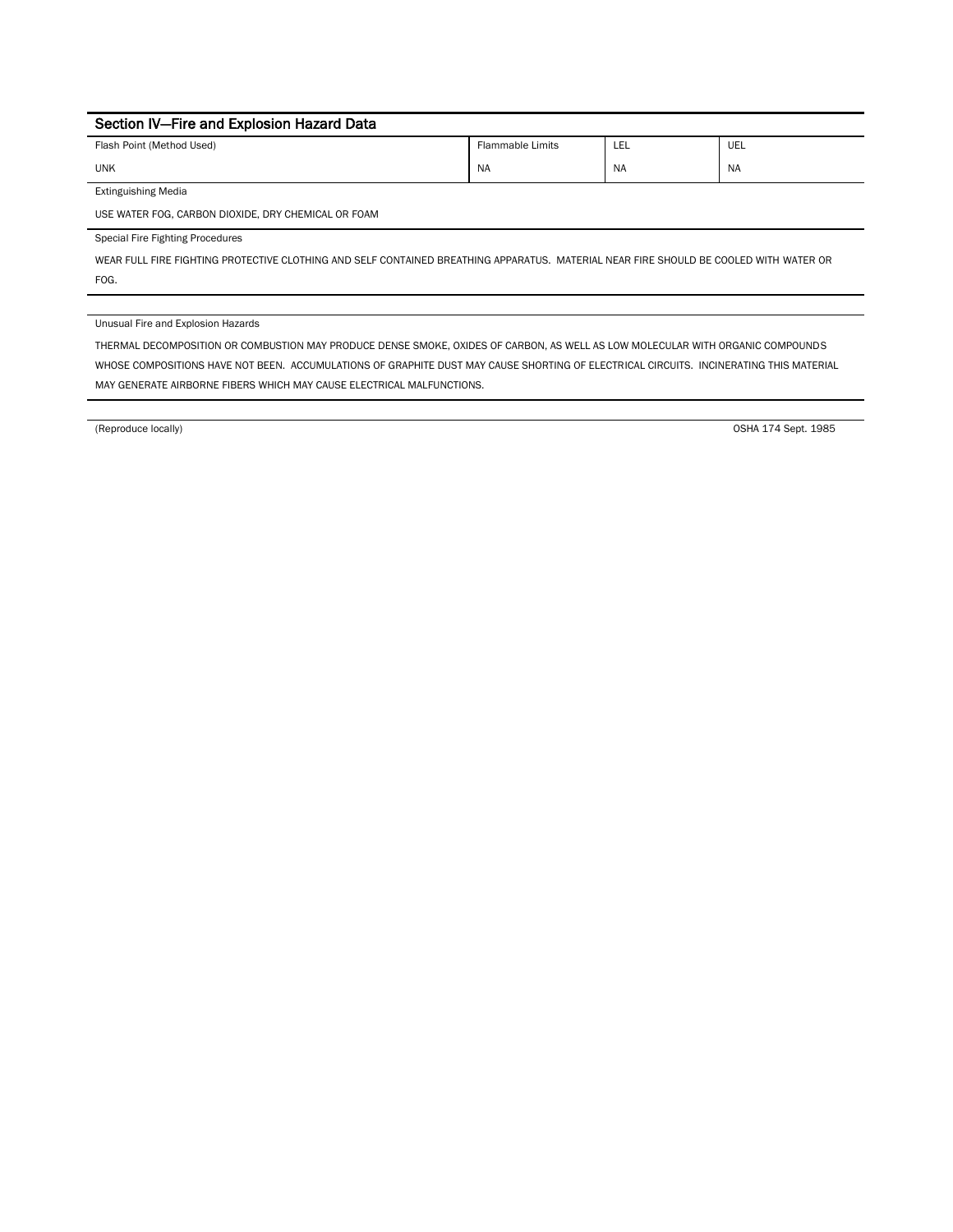| <b>Section V-Reactivity Data</b>                                                                                                                                                                                                                                                                                                    |                |            |                                                                                                                                        |  |
|-------------------------------------------------------------------------------------------------------------------------------------------------------------------------------------------------------------------------------------------------------------------------------------------------------------------------------------|----------------|------------|----------------------------------------------------------------------------------------------------------------------------------------|--|
| Stability                                                                                                                                                                                                                                                                                                                           | Unstable       |            | <b>Conditions to Avoid</b>                                                                                                             |  |
|                                                                                                                                                                                                                                                                                                                                     | NA             |            | <b>NA</b>                                                                                                                              |  |
|                                                                                                                                                                                                                                                                                                                                     |                |            |                                                                                                                                        |  |
|                                                                                                                                                                                                                                                                                                                                     | Stable         |            | AVOID HIGH TEMPERATURES.                                                                                                               |  |
|                                                                                                                                                                                                                                                                                                                                     | <b>YES</b>     |            |                                                                                                                                        |  |
| Incompatibility (Materials to Avoid)                                                                                                                                                                                                                                                                                                |                |            |                                                                                                                                        |  |
| AVOID CONTACT WITH STRONG OXIDIZING AND REDUCING AGENTS AND STRONG ACIDS                                                                                                                                                                                                                                                            |                |            |                                                                                                                                        |  |
| Hazardous Decomposition or Byproducts                                                                                                                                                                                                                                                                                               |                |            |                                                                                                                                        |  |
|                                                                                                                                                                                                                                                                                                                                     |                |            | SMOKE, OXIDES OF CARBON, LOW MOLECULAR WEIGHT ORGANIC COMPOUNDS WHOSE COMPOSITIONS HAVE NOT BEEN CHARACTERIZED                         |  |
| Hazardous                                                                                                                                                                                                                                                                                                                           | May Occur      |            | <b>Conditions to Avoid</b>                                                                                                             |  |
| Polymerization                                                                                                                                                                                                                                                                                                                      | <b>YES</b>     |            | HEXAMTHYLENETETRAMINE REACTS VIOLENTLY WITH                                                                                            |  |
|                                                                                                                                                                                                                                                                                                                                     |                |            | <b>NA202</b>                                                                                                                           |  |
|                                                                                                                                                                                                                                                                                                                                     | Will Not Occur |            | NA.                                                                                                                                    |  |
|                                                                                                                                                                                                                                                                                                                                     | <b>NA</b>      |            |                                                                                                                                        |  |
| <b>Section VI-Health Hazard Data</b>                                                                                                                                                                                                                                                                                                |                |            |                                                                                                                                        |  |
| Route(s) of Entry                                                                                                                                                                                                                                                                                                                   | Inhalation?    | Skin?      | Ingestion?                                                                                                                             |  |
|                                                                                                                                                                                                                                                                                                                                     | <b>YES</b>     | <b>YES</b> | <b>YES</b>                                                                                                                             |  |
| Health Hazards (Acute and Chronic)                                                                                                                                                                                                                                                                                                  |                |            |                                                                                                                                        |  |
| LIQUID FURFURYL ALCOHOL AND HIGH CONCENTRATIONS OF VAPORS MAY BE HIGHLY IRRITATING TO THE EYES, SKIN, MUCOUS<br>MEMBRANES AND RESPIRATORY TRACT. INGESTION MAY CAUSE GASTROINTESTINAL IRRITATION, NAUSEA, CRAMPING AND<br>VOMITING. EXPOSURE TO HIGH CONCENTRATIONS OF VAPORS MAY CAUSE HEADACHE, DIZZINESS, NAUSEA, DISORIENTATION |                |            |                                                                                                                                        |  |
|                                                                                                                                                                                                                                                                                                                                     |                |            |                                                                                                                                        |  |
|                                                                                                                                                                                                                                                                                                                                     |                |            |                                                                                                                                        |  |
| Carcinogenicity                                                                                                                                                                                                                                                                                                                     | NTP?           |            | IARC Monographs?<br><b>OSHA Regulated?</b>                                                                                             |  |
| NA                                                                                                                                                                                                                                                                                                                                  | <b>NA</b>      | NA         | NA                                                                                                                                     |  |
|                                                                                                                                                                                                                                                                                                                                     |                |            |                                                                                                                                        |  |
| Signs and Symptoms of Exposure                                                                                                                                                                                                                                                                                                      |                |            |                                                                                                                                        |  |
| FUNCTION COULD OCCUR.                                                                                                                                                                                                                                                                                                               |                |            | IRRITATING TO THE EYES, SKIN, MUCOUS MEMBRANES, AND RESPIRATORY TRACT. DIRMATITIS, COUGH, SHORTNESS OF BREATH AND DECRESE IN PULMONARY |  |
|                                                                                                                                                                                                                                                                                                                                     |                |            |                                                                                                                                        |  |
| <b>Medical Conditions</b>                                                                                                                                                                                                                                                                                                           |                |            |                                                                                                                                        |  |
| Generally Aggravated by Exposure<br>PRE-EXISTING PULMONARY, DERMAL, KIDNEY, AND LIVER DISORDERS MAY POSSIBLY BE AGGREVATED BY PROLONGED EXPOSURE TO HIGH CONCENTRATIONS OF<br>THE MATERIALS.                                                                                                                                        |                |            |                                                                                                                                        |  |
|                                                                                                                                                                                                                                                                                                                                     |                |            |                                                                                                                                        |  |
| <b>Emergency and First Aid Procedures</b>                                                                                                                                                                                                                                                                                           |                |            |                                                                                                                                        |  |
| INHAL: REMOVE TO FRESH AIR, SEEK MEDICAL ATTENTION. EYES: FLUSH WITH WATER FOR 15 MINUTES- SEEK MEDICAL ATTENTION IF IRRITATION DEVELOPS.                                                                                                                                                                                           |                |            |                                                                                                                                        |  |
| SKIN: WASH WITH MILD SOAP AND WATER, IF IRRITATION PERSISTS, SEEK MEDICAL ATTENTION.                                                                                                                                                                                                                                                |                |            |                                                                                                                                        |  |
| INGESTION: GIVE TWO GLASSES OF WATER TO DILUTE AND INDUCE VOMITING                                                                                                                                                                                                                                                                  |                |            |                                                                                                                                        |  |
|                                                                                                                                                                                                                                                                                                                                     |                |            |                                                                                                                                        |  |
| Section VII-Precautions for Safe Handling and Use                                                                                                                                                                                                                                                                                   |                |            |                                                                                                                                        |  |
| Steps to Be Taken in Case Material Is Released or Spilled                                                                                                                                                                                                                                                                           |                |            |                                                                                                                                        |  |
| GRAPHITE DUSTS SHOULD BE VACUUMED TO PREVENT ACCUMULATION. PRACTICE GOOD HOUSEKEEPING TO AVOID ACCUMULATION                                                                                                                                                                                                                         |                |            |                                                                                                                                        |  |
| OF DUST IN THE WORKPLACE. AVOID CREATING AND BREATHING AIRBORNE FIBERS/DUST. WASH HANDS THOROUGHLY                                                                                                                                                                                                                                  |                |            |                                                                                                                                        |  |
| AFTER HANDLINGAND do not eat or drink in those areas.                                                                                                                                                                                                                                                                               |                |            |                                                                                                                                        |  |